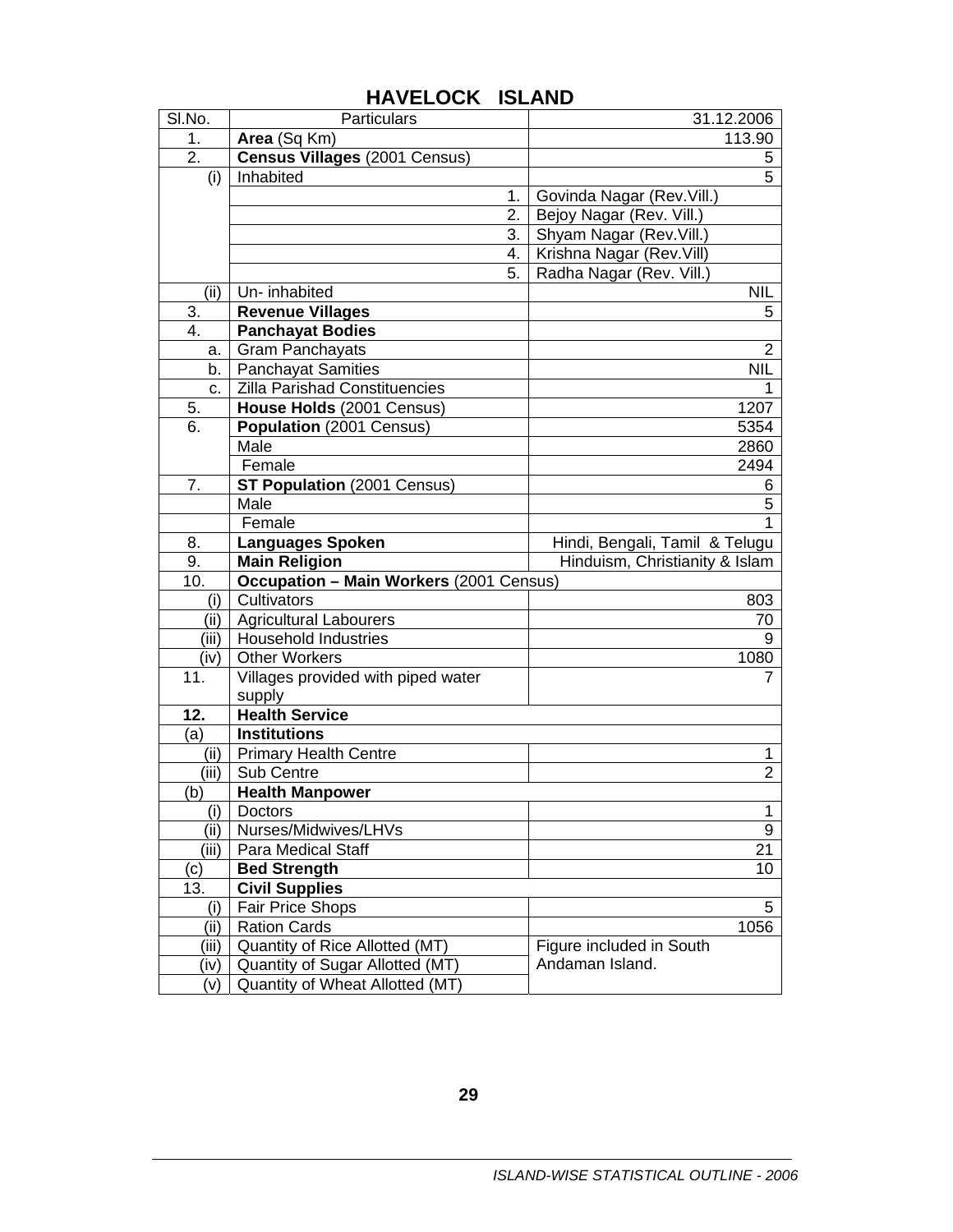| 14.   | <b>Education</b>                          |                                |
|-------|-------------------------------------------|--------------------------------|
| (a)   | <b>Institutions</b>                       |                                |
| (ii)  | <b>Primary School</b>                     | 4                              |
| (iii) | Middle School                             | $\mathbf{1}$                   |
| (v)   | Senior Secondary School                   | 1                              |
| (b)   | <b>Enrolment</b>                          |                                |
| (ii)  | <b>Primary School</b>                     | 242                            |
| (iii) | Middle School                             | 174                            |
| (v)   | Senior Secondary School                   | 958                            |
| (C)   | <b>Teaching Staff</b>                     |                                |
| (ii)  | <b>Primary School</b>                     | 14                             |
| (iii) | <b>Middle School</b>                      | 8                              |
| (v)   | Senior Secondary School                   | 44                             |
| 15.   | <b>Social Welfare</b>                     |                                |
| (i)   | Creche                                    | 5                              |
| 16.   | <b>Electricity</b>                        |                                |
| (i)   | Villages electrified                      | 5                              |
| (ii)  | <b>Electric Connections provided</b>      | 1067                           |
| 17.   | <b>Agriculture</b>                        |                                |
| (i)   | Cultivable Area                           | 907                            |
| (ii)  | <b>Main Crops</b>                         | Paddy, Pulses, Oilseeds,       |
|       |                                           | Vegetable, Coconut, Arecanut & |
|       |                                           | <b>Fruits</b>                  |
| (iii) | <b>Irrigation Sources</b>                 |                                |
|       | Ponds (No.)                               | Nil                            |
|       |                                           |                                |
| 18.   | <b>Veterinary Service</b>                 |                                |
| (a)   | <b>Institutions</b>                       |                                |
| (i)   | <b>Veterinary Dispensary</b>              | 1                              |
| (iii) | <b>Veterinary Sub Dispensary</b>          | 1                              |
| (iv)  | <b>Artificial Insemination Centre/Sub</b> |                                |
|       | Centre                                    |                                |
| (b)   | <b>Manpower</b>                           |                                |
| (i)   | Doctor                                    | 1                              |
| (ii)  | Para Veterinary Staff                     | 7                              |
| 19.   | <b>Fisheries</b>                          |                                |
| (i)   | Fishermen                                 | 103                            |
| (ii)  | <b>Fishing Craft used</b>                 | ٠                              |
| (a)   | <b>Country Craft</b>                      | 14                             |
| (b)   | Motorised boat                            | 19                             |
| 20.   | <b>Industries</b>                         |                                |
| (a)   | <b>Industries Registered</b>              | 17                             |
| (i)   | Wood Based                                |                                |
| (iii) | Agro Based                                |                                |
| (iii) | Marine Based                              |                                |
| (iv)  | <b>Others</b>                             |                                |
| (b)   | Total Amount of Ioan sanctioned (Rs.in    |                                |
|       | 000)                                      |                                |
| (c)   | <b>Average Capital Investment</b>         |                                |
| (d)   | (Rs. in 000)<br><b>Total Workers</b>      |                                |